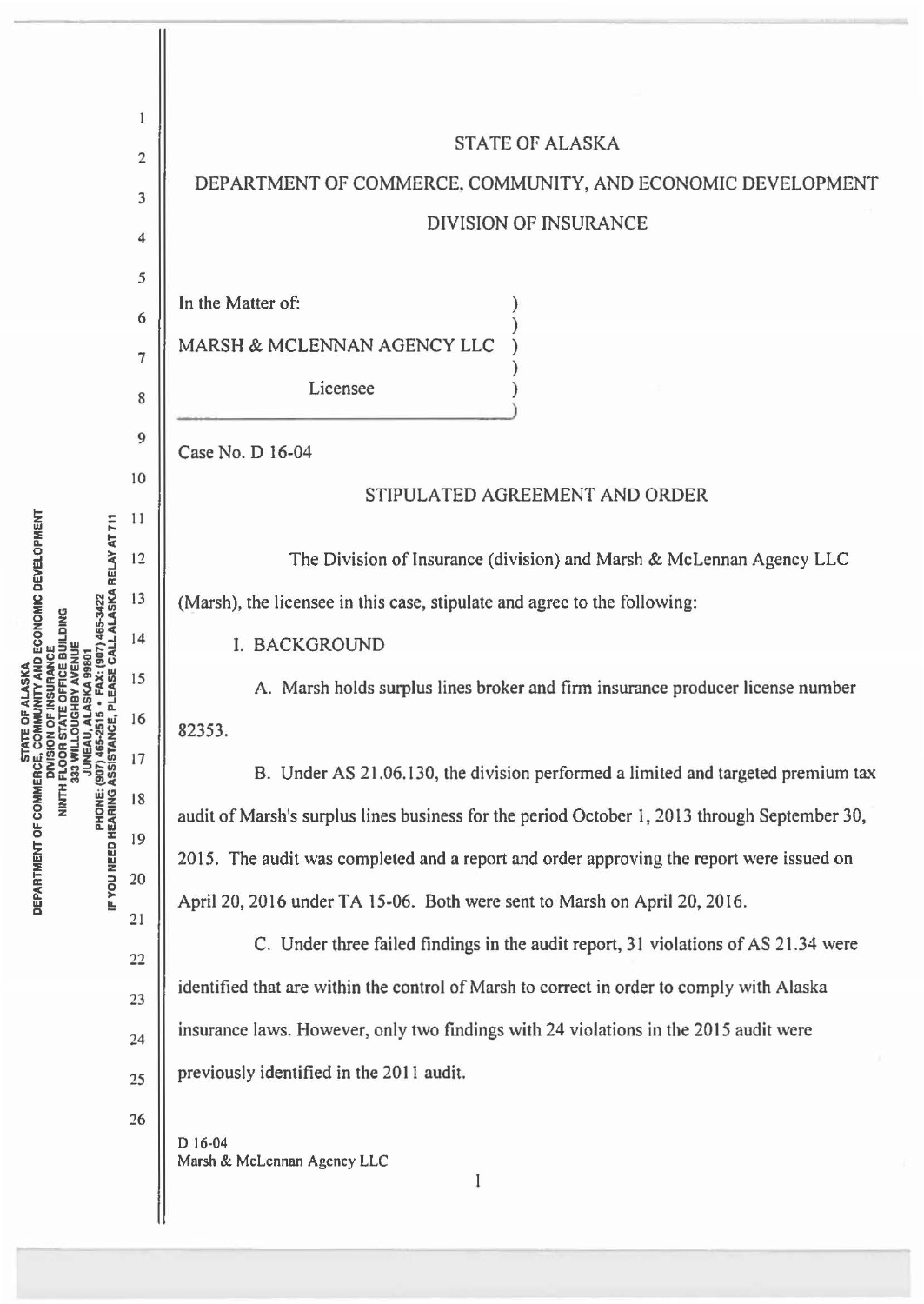$\mathbf{I}$ D. The 24 violations of AS 21.34 subject Marsh to civil penalties under 2 AS 21.34.230. 3 II. TERMS OF AGREEMENT 4 5 6 7 8 9 10 signed the order approving this agreement. DEVELOPMENT<br>A RELAY AT 71<br>A RELAY AT 71  $\mathbf{Q}$  and  $\mathbf{N} \mathbf{S}$  13 ::E !i ~(IJ <sup>0</sup> **DECONCE<br>AVCE<br>AVCE EBUILDIN<br>EBUILDIN 465<br>1907 465<br>CCALL AL<br>CULL LI** 0 imposing additional penalties. ~~CU> zww -  $85.25$ 122<u>0</u>eg.r STATE OF,<br>CE, COMMU<br>IU(SION OF 1<br>IU(SION OF 17 ALA<br>- OOR STANCE, P<br>UNEAU, ALA<br>SISTANCE, P<br>SISTANCE, 1<br>3<br>- 17 U F COMMERC<br>NINTH FL<br>NINTH FL<br>23 33<br>PHONE: (907<br>EARING ASS<br>EARING ASS 0EPARTMENT OF<br>
0 | 0 0 0 10 10<br>
0 10 10 10 10<br>
2 11 22 DATED:  $5/20/10$ 23 24 25 26 D 16-04 Marsh & McLennan Agency LLC

DIVISION OF INSURANCE

By: Kebecca Neskin

Tax Auditor

1. The division agrees that the next audit performed on Marsh related hereto will exclude any quarter ending before October 1, 2016.

2. For the TA 15-06 audit violations, Marsh agrees to pay a civil penalty under AS 21.34.230 in the amount of \$20,000 with \$10,000 suspended. The unsuspended penalty of \$10,000 is payable within three months from the time Marsh is notified that the director has

3. In the event Marsh is found to have violated the Alaska insurance laws during the next audit, the suspended portion of the penalty referenced in paragraph 2 will be reinstated. Marsh also will be subject to any and all sanctions authorized by the insurance laws including

4. By signing this agreement, Marsh understands and agrees that any failure to comply with the terms of this agreement may be grounds to revoke, suspend, or non-renew Alaska surplus lines broker and firm insurance producer license number 82353.

5. Marsh understands that this agreement is not binding on the parties unless and until the director signs the order approving the agreement.

2